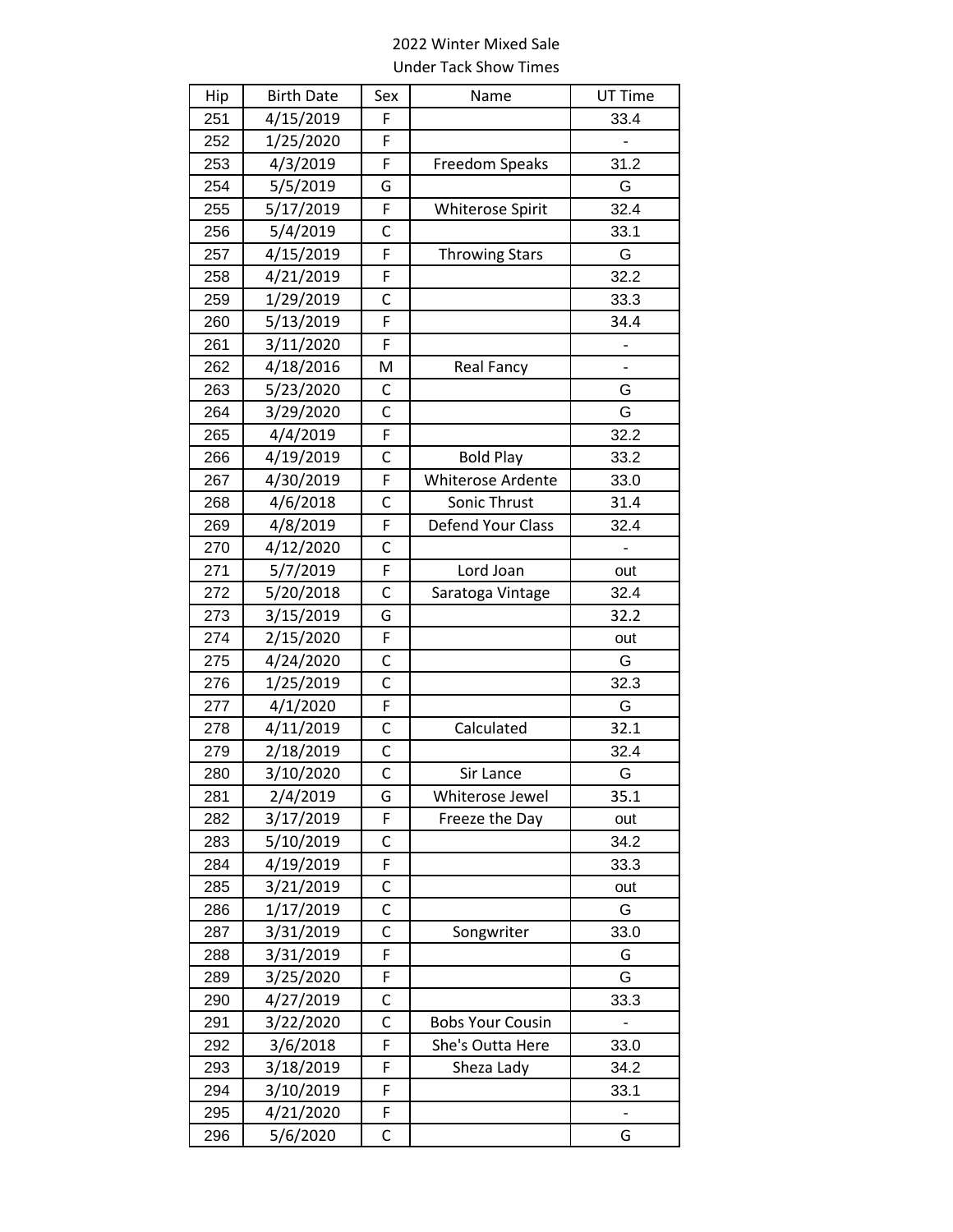## 2022 Winter Mixed Sale Under Tack Show Times

| Hip | <b>Birth Date</b> | Sex | Name                     | UT Time |
|-----|-------------------|-----|--------------------------|---------|
| 297 | 5/16/2019         | F   |                          | 34.1    |
| 298 | 4/6/2019          | F   | Diva Ready               | out     |
| 299 | 3/15/2019         | C   | Ready to March           | out     |
| 300 | 5/2/2019          | Ċ   | Not Mercy                | 32.0    |
| 301 | 3/17/2019         | G   |                          | 32.4    |
| 302 | 2/14/2018         | C   | Congrats to Mi           | 33.1    |
| 303 | 4/4/2019          | F   | Morethanastorm           | out     |
| 304 | 4/14/2020         | F   |                          | G       |
| 305 | 4/11/2019         | F   | Sunny Lane               | out     |
| 306 | 5/14/2019         | F   | <b>Rebellious Dancer</b> | 33.2    |
| 307 | 4/9/2020          | F   |                          | G       |
| 308 | 4/25/2020         | F   |                          | G       |
| 309 | 3/2/2019          | G   | <b>Bowstring Boy</b>     | out     |
| 310 | 2/13/2020         | C   |                          | G       |
| 311 | 3/10/2019         | F   | Piperinthepulpit         | 34.2    |
| 312 | 4/4/2019          | C   |                          | out     |
| 313 | 2/9/2018          | C   | Marsala Monarch          | 32.4    |
| 314 | 3/4/2019          | F   |                          | 32.2    |
| 315 | 3/25/2018         | F   | Shania Sea               | out     |
| 316 | 4/1/2019          | F   |                          | out     |
| 317 | 3/28/2019         | G   | <b>City Cruise</b>       |         |
| 318 | 4/2/2017          | G   | Calibogee                | 32.4    |
| 319 | 1/26/2018         | F   | Silvia                   |         |
| 320 | 3/29/2019         | C   | Our Noble Ortega         | out     |
| 321 | 3/27/2019         | F   |                          | 33.2    |
| 322 | 2/26/2019         | F   |                          | out     |
| 323 | 3/19/2019         | C   |                          | 33.2    |
| 324 | 2/22/2019         | C   | Efficiency               | out     |
| 325 | 4/23/2019         | C   |                          | out     |
| 326 | 5/15/2018         | G   | Lemon Creek Louie        | 32.4    |
| 327 | 4/9/2019          | F   |                          | 33.2    |
| 328 | 1/20/2020         | F   |                          | G       |
| 329 | 4/23/2019         | F   | <b>Virtual Beauty</b>    | 34.4    |
| 330 | 3/10/2020         | C   |                          | G       |
| 331 | 2/26/2017         | G   | <b>Small Talk</b>        |         |
| 332 | 3/22/2018         | С   | <b>Tidal Forces</b>      | out     |
| 333 | 3/22/2018         | G   | Thru the Vine            |         |
| 334 | 2/27/2019         | С   | Winging It               | out     |
| 335 | 3/17/2020         | C   |                          |         |
| 336 | 3/13/2020         | F   |                          |         |
| 337 | 2/4/2018          | F   | Be Up                    | out     |
| 338 | 3/29/2020         | С   |                          |         |
| 339 | 1/29/2019         | F   | Awesome Lady             | G       |
| 340 | 2/8/2019          | F   | Super Ana                | 33.0    |
| 341 | 2/1/2019          | G   |                          | 32.3    |
| 342 | 4/19/2019         | C   | Makart                   | 33.0    |